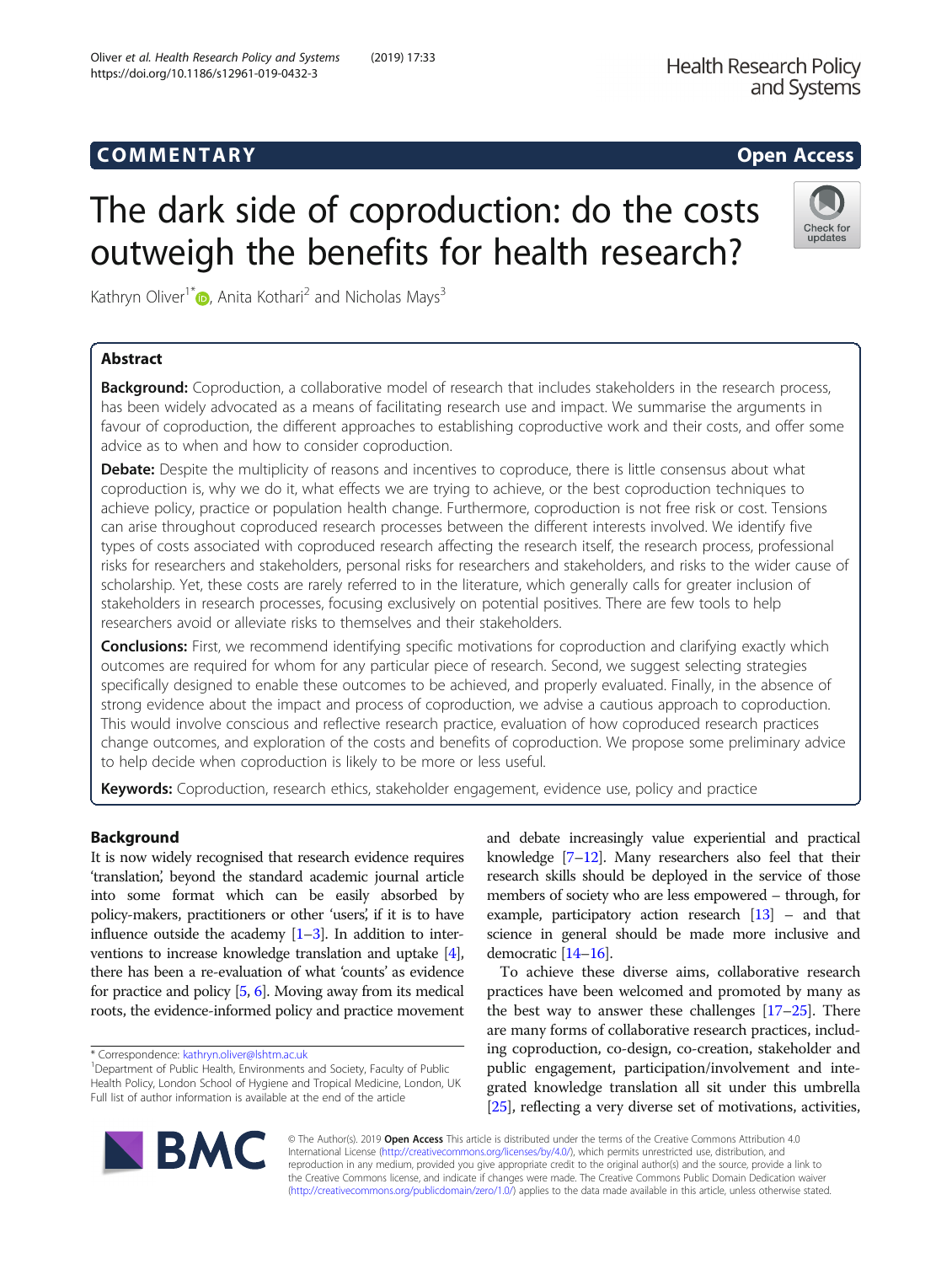identities and discourses about how research interacts with the rest of society [\[26](#page-8-0)]. Coproduction originally referred to the development of more responsive, personalised public services through "the joint working of people who are not in the same organisation to produce goods or services" [[27](#page-8-0)–[29\]](#page-8-0). These principles are increasingly applied to the production of knowledge, and coproduction is now a mainstream term in health research [\[19\]](#page-7-0). In addition, researchers are required and supported by universities, funders and publishers to create impactful research, with 'engagement' as a routine section on most grant proposals. Similarly, integrated knowledge translation approaches have gained traction, led by the example of Canadian researchers, governments and funders (e.g. Canadian Institutes of Health Research).

Given the confluence of ethical, practical and procedural reasons in support of coproduction, one might think that there is a good level of consensus about what coproduction is, how to do it, what the effects are, and an evidence-based set of techniques to achieve these effects. In fact, there are very few evaluations of how coproduction works in practice or on the impact of coproduction on research, practice, policy or population outcomes [[30](#page-8-0)]. Given the pressures on researchers to coproduce in order to create research impact, we feel it is timely to closely examine the arguments and evidence for this. The purpose of this paper is to present the motivations for coproduction, identify associated tensions and costs, and identify where coproduction appears warranted.

#### Why coproduce?

There are four main arguments for coproduction in the literature:

- 1. Substantive: where engagement is undertaken to improve the quality of the research [\[31\]](#page-8-0). This may be through helping researchers and policy-makers develop a more holistic understanding of a context, an issue and/or a solution [[32](#page-8-0), [33](#page-8-0)], both epistemologically and ontologically [\[25](#page-8-0), [34\]](#page-8-0). The mechanisms by which research quality may improve are not always articulated, but many commentators agree that engagement makes research more relevant by focusing on appropriate topics which need elucidating [[24](#page-8-0), [35](#page-8-0)], and that by talking with others, we discover 'unknown unknowns' [\[36\]](#page-8-0) and create new knowledge together.
- 2. **Instrumental:** these arguments are based on " $a$ desire to see research findings utilized in effective *ways*" ([\[31\]](#page-8-0), p. 230). Many commentators claim that co-designed and coproduced research is likely to be more impactful [\[23,](#page-8-0) [24,](#page-8-0) [35](#page-8-0), [37\]](#page-8-0). The actual process of collaborative research can help identify practice-

based research questions and outcomes that are related to the implementation setting [[38](#page-8-0)]. This includes practical mechanisms such as upskilling and creating capacity amongst non-academics [[29,](#page-8-0) [35\]](#page-8-0), and creating a sense of trust and empowerment amongst potential users, thus increasing the likelihood of research utilisation [[39](#page-8-0)] and of evidence sharing [[40](#page-8-0), [41](#page-8-0)]. Innovative research designs and feasible ways to collect data can be identified through collaboration [\[42\]](#page-8-0). Further, stakeholders can describe how receptive the practice or policy setting is for subsequent implementation of the research findings [[43](#page-8-0)].

- 3. Normative: where engagement is simply "of *intrinsic value*" ( $[44]$  $[44]$  $[44]$ , p. 153). This set of arguments connects to the discourse of the civic or public university/academic, focusing on accountability to (public) funders, and the conduct of research to serve public interests. Second, authors argue that sharing expertise (in its guise as power) is simply a way to be fairer and more ethical [\[37,](#page-8-0) [45\]](#page-8-0). Flinders characterises this view as the belief that coproduction can be "transformative not solely in research terms but in social terms: the engagement of citizens and social groups nourishes the renewal of democracy" ( $[26]$  $[26]$ , p. 261). This often sits alongside a view that mutual and continual learning is a virtue of collaborative research practices – a clear shift from the paternalistic 'science advice' model still prevalent (see e.g. [\[46,](#page-8-0) [47\]](#page-8-0)). Of course, individuals may also view coproduction as a satisfying and enjoyable way to practise – a rarely articulated but, in our view, valid justification for attempting it.
- 4. Political: Often less explicitly made, but equally important, is a set of arguments used to justify coproduction on political grounds. By involving non-researchers in the elite, de facto exclusive process of research, coproduction can make users feel empowered and included [[48](#page-8-0), [49](#page-8-0)], and increase a sense of ownership (a prerequisite for acting on research findings) [[39](#page-8-0)]. The integrated knowledge translation view specifies partnering with research users who have the authority to implement the findings [\[50\]](#page-8-0). Greater collaboration can reduce negative stereotypes held by researchers and policymakers about each other  $[51]$  $[51]$ , and improve trust [[36](#page-8-0), [52\]](#page-8-0), smoothing the way for research to be more impactful. Several commentators also claim that coproduced research is more credible and relevant to intended audiences [[39](#page-8-0)], and that the legitimacy of the knowledge [[53](#page-8-0)], goals and activities [[54\]](#page-8-0) are increased. The motivation for either approach – collaborating with the disempowered or the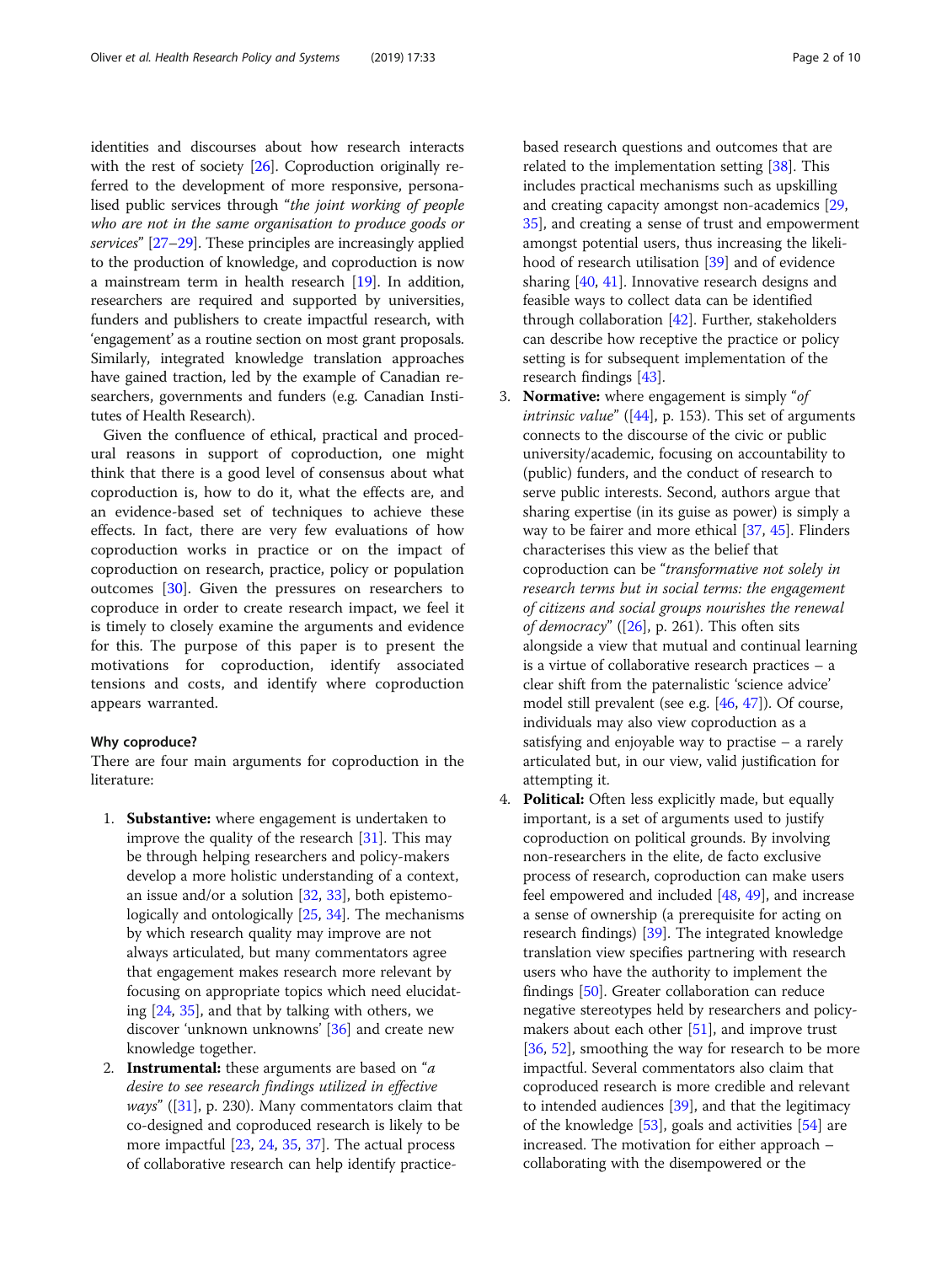powerful – is political, in the sense that it is about changing the attitudes of different groups to attain a particular end, even to the extent of being explicitly framed as a political and strategic response to diminishing belief in public services [\[55\]](#page-8-0).

Coproductive approaches are therefore used for a variety of reasons. In the spirit of evidence-based enquiry, we ask whether coproduction is likely to enable researchers to realise these four objectives and at what cost.

### How to coproduce?

There is a multiplicity of modes by which researchers may interact with stakeholders [\[25\]](#page-8-0). At very low, shallow levels of involvement, stakeholders may be the mere recipients of research findings [\[56](#page-8-0)]. More active interaction types may include reaching out through soft interpersonal networks to seek advice about policy agendas, or to influence policy dialogues individually [[57](#page-8-0)]. Researchers may be employed by public policy institutes to do research commissioned by and directly applicable to policy issues. At the most engaged level, what many would regard as 'truly' coproductive approaches have been tried in specific, partnered project grant calls, research institutes or long-standing research programmes (such as the English NHS Collaborations for Leadership in Applied Health Care and Research; CLAHRCs) [\[58](#page-8-0)–[61](#page-8-0)] implying an equality of status between all co-researchers. Often, a financial contribution by the stakeholder is indicative of an authentic coproduction partnership. These coproductive approaches often include elements such as provision of opportunities to co-learn about research and substantive topics, to work iteratively over the lifespan of a project to co-steer the questions and direction of research, or to develop interpretations of data and implications of these together. However, there are very few evaluations of such approaches or projects, and existing evaluations often point to a "lack of hard evidence as to its impact on the quality of research" ( $[62]$ , p. 3) and a need to "determin[e] best practices for engaging patients" ( $[62]$ , p. 3). We concur with these findings.

As originally intended, coproduction referred to a significant shift of power from researchers or decisionmakers to service users (e.g. patients) [[26](#page-8-0), [27](#page-8-0)], implying deeply embedded collaborative practices. However, it has come to refer to activities as diverse as consultation on topics, co-designing research questions, co-interpreting results and recommendations, and embedded or in-house researchers within policy or service delivery agencies [[25](#page-8-0)]. These activities describe very different modes of interaction, and imply different practical resourcing needs, skills and processes, as well as outcomes. However, there is very limited evidence about the impact of each type of strategy [[25](#page-8-0), [60](#page-8-0), [63\]](#page-8-0), no consensus about the best theories to use to inform this work [\[64\]](#page-8-0), and little knowledge as to which strategies will help achieve which aims. Yet, millions of pounds are invested into deliberative, coproductive, collaborative research processes, and to related initiatives supporting research uptake and research impact, without (1) looking at what works or (2) knowing the pros and cons of different approaches or (3) evaluating and monitoring these processes. We might expect to see changes to policy or practice, to population outcomes, to research practices or to research outputs, yet no evaluation of coproduction attempts to explore all the domains holistically [\[65](#page-8-0), [66](#page-8-0)]; this matters, because coproduction is not free of risk or cost. As Flinders et al. note [\[26\]](#page-8-0), coproduction carries significant risks for academics, who are required to adopt practices far from those traditionally taught, adopted, recognised or rewarded by the academy. They argue that coproduction is "time-consuming, ethically complex, emotionally demanding, inherently unstable, vulnerable to external shocks, subject to competing de*mands and expectation*" ( $[26]$ , p. 266). In the next section, we explore how coproductive approaches may generate tensions through the research process and identify costs to participants.

### Challenges and costs to coproduction

Challenges can arise throughout the lifecycle of a research project, and more generally through the research process (see Table [1](#page-3-0) for a non-exhaustive list based on our own experiences). From the framing of research questions to the development and dissemination of recommendations, coproductive research can cause conflict, consume resources and lead to misunderstandings. The very purpose of a collaboration may not always be clear to all, or be shared. The direction of a research project may not (or possibly cannot) reflect the values and priorities of all stakeholders, and team members may have different views about what the research findings show, or what to do with them.

Beyond the lifecycle of an individual research project, coproductive research can also mean (1) investing time and resources into relationships with no guaranteed concrete output; (2) calling on favours and being able to provide favours in return; and (3) in general, having the capacity to manage sometimes tense relationships. Each of these challenges is also associated with costs for researchers and stakeholders. Below, we list and describe these costs (see Fig. [1](#page-3-0) for a summary).

Firstly, there are clear practical costs to doing research in this way. It is expensive, as it requires the presence or time of multiple actors who are often not on site, have other primary responsibilities, or need travel or other reimbursement. The administrative burden of arranging spaces and attendance is significant. In addition, it takes skill to recruit and manage mixed groups who are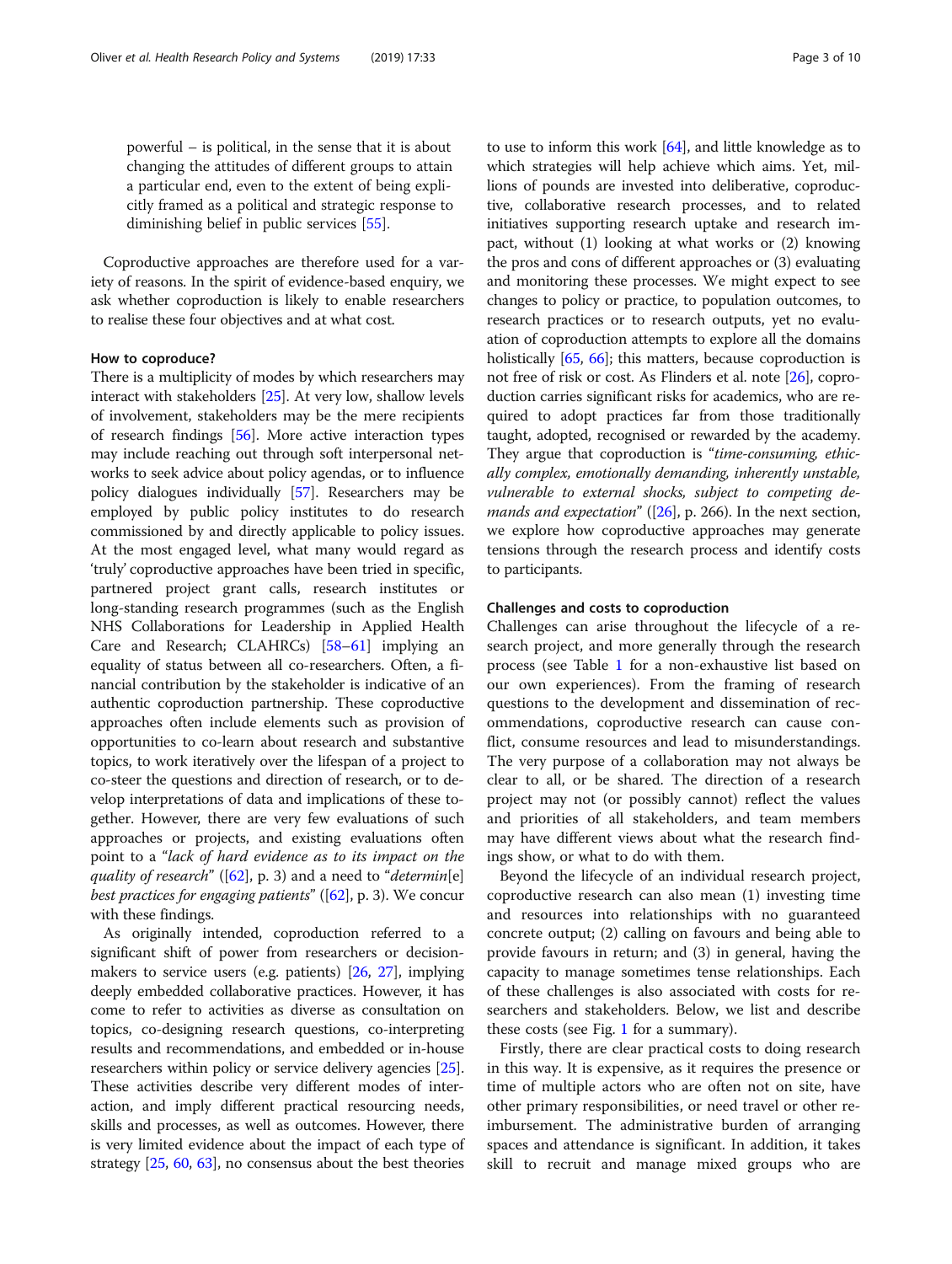# <span id="page-3-0"></span>Table 1 Challenges and costs in coproduced research

|                                    | Challenges which may arise                                                                                                                                                                                                                                                                              | Costs                                                                                                                                                                                  |
|------------------------------------|---------------------------------------------------------------------------------------------------------------------------------------------------------------------------------------------------------------------------------------------------------------------------------------------------------|----------------------------------------------------------------------------------------------------------------------------------------------------------------------------------------|
| Developing mixed<br>research teams | Stakeholders not homogenous, and can disagree<br>'Usual suspects' can take over, where coproductive<br>discussions are dominated by certain individuals                                                                                                                                                 | The research process may take more time compared<br>to a traditional research process<br>Shared decision-making is threatened when process<br>dominated by certain voices or interests |
| Framing research questions         | Stakeholders and researchers may have different<br>priorities and values<br>Useful research can lack originality<br>Research can be co-opted by partners, for example,<br>to justify status quo or historical decisions                                                                                 | Damage to interpersonal or organisational relationships<br>Damage to research careers<br>Damage to researcher independence and credibility                                             |
| Collecting data                    | Researchers may pressure stakeholders to allow their<br>Damage to interpersonal or organisational relationships,<br>particularly with more powerful stakeholders<br>organisational resources to be used to facilitate data<br>collection -e.g. using staff time or applying pressure<br>for site access |                                                                                                                                                                                        |
| Analysing and<br>interpreting data | Stakeholders may want to know which participant<br>agreed to participate or what they contributed to<br>the dataset<br>Stakeholders may want to help analyse the data                                                                                                                                   | Violation of research ethics obligations<br>Researcher needs to train stakeholders and format data<br>in an appropriate way to conform with research ethics<br>obligations             |
| Formulating<br>recommendations     | May be little agreement about the importance of<br>research<br>Researchers may be pressed to frame findings in<br>particular ways                                                                                                                                                                       | Findings are misrepresented<br>Damage to researcher independence and credibility                                                                                                       |
| Disseminating<br>research          | Researchers or stakeholders may be prevented<br>Damage to researcher independence and credibility<br>from sharing unwanted findings<br>Damage to the credibility of the research process<br>Stakeholders may want to share findings before<br>researchers are ready                                     |                                                                                                                                                                                        |
| Implementing change                | Tension between advocating for research, or<br>advocating for policy/practice changes<br>Researchers show little interest in providing<br>assistance with implementation efforts                                                                                                                        | Can damage relationship with practice or policy<br>colleagues<br>Implementation of research findings fail                                                                              |

| <b>Practical costs</b>                   | • Large administrative burden arranging meetings, rooms,<br>travel<br>• Expensive in terms of researcher time and resources                                         |  |  |  |
|------------------------------------------|---------------------------------------------------------------------------------------------------------------------------------------------------------------------|--|--|--|
| <b>Personal costs to researchers</b>     | • Increased interpersonal conflict<br>• Burnout and stress                                                                                                          |  |  |  |
| <b>Professional costs to researchers</b> | • Independence and credibility questioned<br>• Reputational damage                                                                                                  |  |  |  |
| <b>Costs to research</b>                 | • Managing relationships takes time, effort<br>• Investing in relationships with no guarantee of outcome                                                            |  |  |  |
| <b>Costs to stakeholders</b>             | • Sacrificing time from day job (if not officially sanctioned)<br>• Career costs                                                                                    |  |  |  |
| Costs to the research profession         | • Reduced motivation for stakeholder to engage or use research<br>• Credibility and utility of evidence questioned<br>• Research evidence become just another voice |  |  |  |
| Fig. 1 Costs of coproduction             |                                                                                                                                                                     |  |  |  |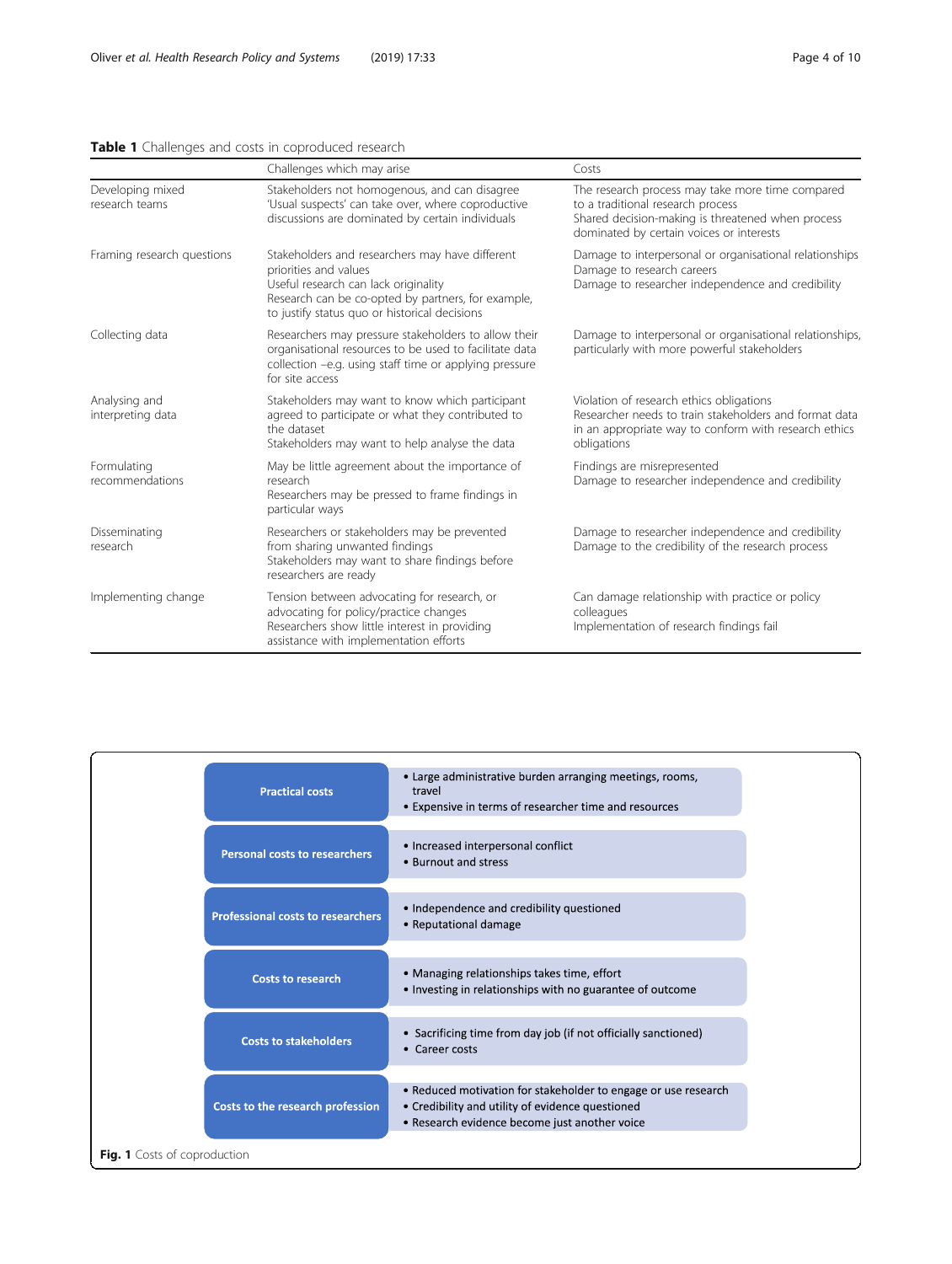working together to create something new. Managing group dynamics, not letting the loudest dominate and maintaining rules of conduct require interpersonal skills which not all academics are trained in or endowed with. Thus, a set of professional skills and resources are needed – but this type of work is often added on (to 'real research') with little thought for how to properly resource it [\[63](#page-8-0)]. A gendered aspect may feature in coproduction work; our own experiences suggest that coproduction conferences are attended by women and coproduced projects are often led by women. Senior men may be keener to manage coproduction work with senior managers, clinicians and policy advisers than with lay people, patients, carers, etc. How, why and the consequences of this possible imbalance require further thought.

Second, there are significant personal costs to researchers. Many of the tensions above play out through interpersonal conflict, difficult conversations and/or outright disagreement. Many people find this very difficult to handle in the workplace, and when research careers, outputs and funding are at stake, this only adds to the pressure. There are reputational risks associated with conflict, which, for many, is reason enough to avoid difficulties; yet, ignoring these challenges and going along with stakeholder views with little negotiation of mutual interests can lead to unnecessary duplicative research and perhaps less imaginative or derivative research, which can also compromise research(er) integrity. It is too easy to dismiss these tensions as being because of interpersonal tensions; rather, we argue that these tensions are how inherent power imbalances and conflicts in coproductive research are expressed. Badging them as being because of interpersonal difficulties dismisses the emotional labour of working collaboratively, and risks ignoring the need to find solutions for real challenges inherent in this type of research practice. Managing the engagement process takes personal qualities that are not hugely abundant amongst the academic population. These interpersonal conflicts can lead to  $-$  as can the additional work associated with coproduction – serious stress and burnout [\[67](#page-8-0)].

Third, there are professional costs to researchers. Taking time out of seeking research funding, writing publications in impactful journals, doing administration, and teaching is a huge ask for academics, and coproduction requires significant commitment of time and resources, often with little guarantee of success or recognition. Coproduction can lead to research outputs that are regarded as being of lower quality than 'real' or 'pure' research [[26\]](#page-8-0), or simply hard to publish. For engagement to occur successfully, researchers are often required to do professional favours (e.g. do extra presentations), be easily and readily available, and be able to engage with no expectation of a guaranteed impact as measured in academia. This is clearly not the case for all researchers, and may lead to the costs of coproduction being borne by those least able in terms of time or capacity – in our experience, often the most junior, temporary, female and/or of colour.

Additionally, researchers risk being seen as partisan and/or lacking in credibility [\[68](#page-8-0), [69\]](#page-8-0), by both their colleagues and by their stakeholders. Researchers may find they are being used to add legitimacy to political positions [[70](#page-8-0)] and may find that adopting political or policy positions, or being seen to endorse political viewpoints, can hinder their ability to work with a range of stakeholders – even compromising personal safety [\[71](#page-9-0)]. It can also lead to the view that the research itself is not a neutral representation of the data, but a cherry-picked narrative to support a political position – producing "*policy-based evidence*" [[72\]](#page-9-0). Finally, as well as being regarded as partisan and biased, coproductive researchers risk being regarded as an academic "light-weight" [\[73](#page-9-0)], producing nothing of substance.

Fourth, there are risks to the research itself. Under business-as-usual rules, researchers spend their time identifying genuine and novel gaps in the knowledge base, which have to be justified at length to colleagues and funders. However, the coproduction process can lead to researchers being asked to answer questions which are dull, not novel (little contribution to the scientific literature), or not generalisable (focused on local issues) – and therefore not easily publishable. As Kothari indicates, coproductive research can "encourage a reassertion of control and power by dominant individuals and groups" who possess the skills to engage with the project, or those whose contributions fit in with any preconceived ideas of the 'right' responses will be highlighted over those who "lack the skills to perform as required"  $([74] : p. 142)$  $([74] : p. 142)$  $([74] : p. 142)$ . This can lead to research being conducted on unnecessary or repetitious topics, or on topics which serve the interests of some groups over others. Of course, this is often the case, but coproduction offers a vision of equality and fairness which can mask these dynamics.

The research process can be significantly affected, with delays caused by the additional work of recruiting and engaging with stakeholders; differences of opinion about the purpose and role of coproduction or the research itself; tensions around how to frame interpretations and recommendations that may result in research being co-opted or researchers being silenced (at a micro level, during conversations, or procedurally through being prevented from publishing); and in how and when to share the findings. These concerns are not new to implementation science or ethnographic researchers (see, for example [\[75](#page-9-0)–[77](#page-9-0)]) and the tensions around the research process itself have long been a domain of inquiry for social researchers. Yet, in the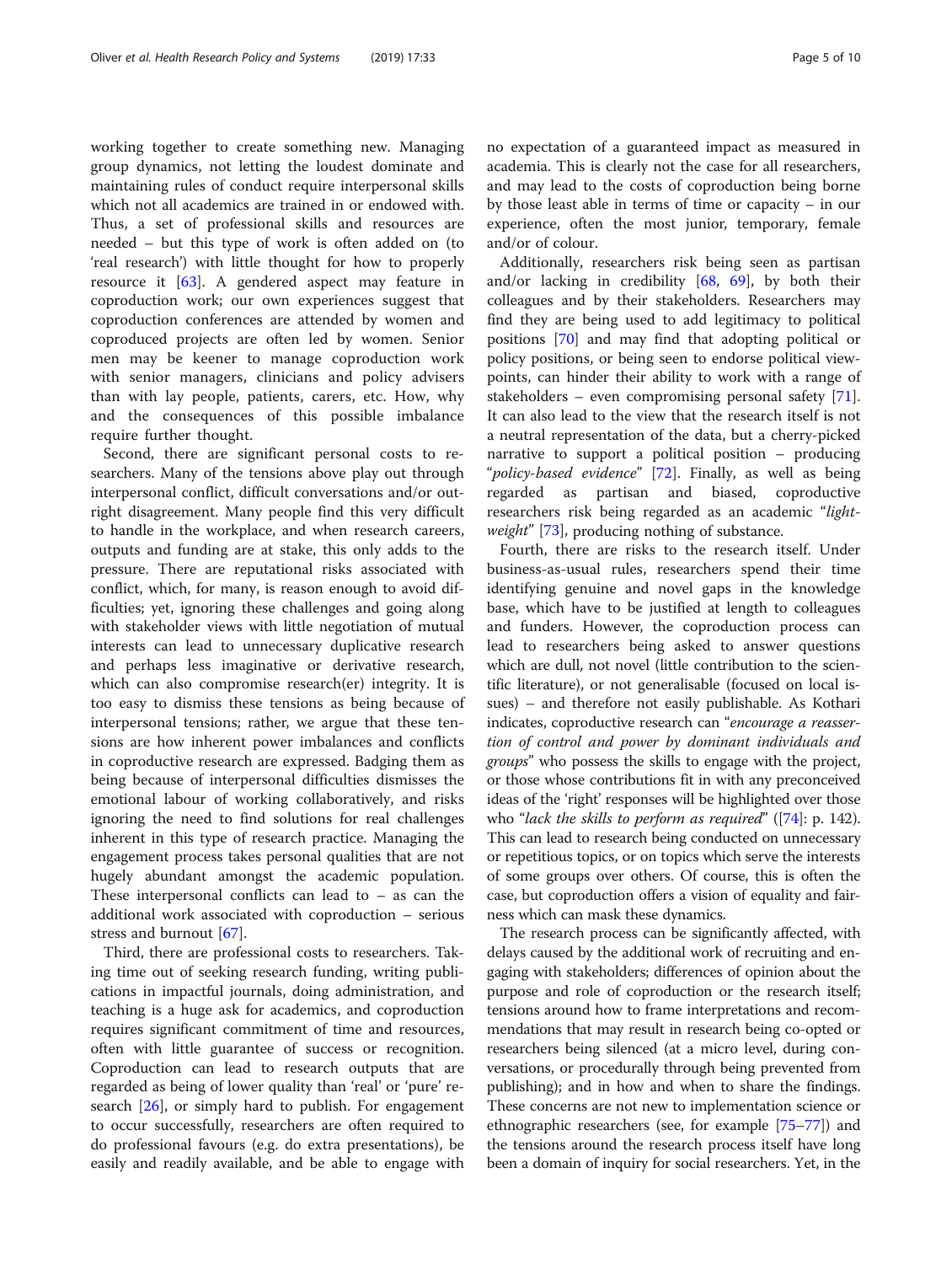current climate, the culture of hit-and-run research (get funding, do research, achieve impact, leave) does not easily allow researchers the time and space to reflect on their practice, and any proffered thoughts would be considered incidental to the main project, irrelevant or possibly unwanted by funders.

Fifth, there are costs to stakeholders. In addition to taking time and resources away from their primary responsibilities, coproduction requires that participants – especially policy-makers – make themselves vulnerable, by sharing uncertainties or sensitive information [\[36](#page-8-0)]. This could include admitting the political uncertainty, lack of policy direction, or political mistakes – all of which could incur costs. More broadly, one can imagine scenarios where participants were asked for input, which was then cherrypicked to suit research agendas, or where their contributions were not treated transparently and systematically. Policy-makers, service users and professionals can feel ignored or used, may not understand why their voices are not represented in the way they had expected, or may feel that they were not accorded the usual respect they enjoy in the workplace. Far from empowering people politically, participation in research can lead to personal narratives and experiences being dominated by senior interests, leading to lack of motivation to engage again [[54](#page-8-0)], and the 'subjugation' of participants [\[78,](#page-9-0) [79\]](#page-9-0).

Finally, there are costs to the entire profession, or the 'scientific endeavour', by the reduction of trust in science and scientists. Doing coproduction recklessly, discourteously or without due attention to professional etiquette can cause significant ill-feeling about participating in research. This can lead to mistrust of researchers, and a lack of willingness to engage in other research processes. Furthermore, the issues about independence and credibility can call the value of academic research into question. If researchers are working so closely with parties with clearly vested interests in particular aims, how can anyone be confident that the findings have been represented truly and holistically? This can lead to research being viewed as simply one more lobby group, rather than holding a special status [\[80](#page-9-0)].

## A cautious approach to coproduction: how to minimise the costs and maximise the benefits of coproduction

We recognise the transformative potential of coproduced research, and also feel that calls to do impactful research are unlikely to go away. If done well, coproduced research processes can – indeed must – manage and alleviate these tensions. Yet, there is a significant dearth of empirical evidence about coproduction processes or outcomes, which makes its widespread advocacy troubling. We simply do not know which strategies are the most promising for collaborative research. For example, which stages of the research process are critical for stakeholder involvement, and which stages are less essential? What are the best ways to keep stakeholders engaged with the process? Under what circumstances should coproduction be used, rather than other (e.g. consultative) approaches? What types of infrastructure need to be in place to support productive coproduction?

What then should be done? We suggest a two-step process when commissioning and/or initiating each research project, as follows:

- First, considering whether coproduction is likely to be useful in helping the research meet its aims and selecting strategies accordingly, and
- Second, considering whether other approaches are as or more likely to help achieve those aims.

This process is likely to be the responsibility not just of the researchers but also policy-makers, practitioners, funders and patient/user representatives.

Using the four arguments for coproduction above, researchers and others (that is, funders, policy-makers, managers, clinicians, the public, patients, carers, etc., depending on the topic) should identify specific potential aims for any coproduction process – for example, to identify or refine a research question, or to broker access to a political community – and decide whether coproductive strategies can best help them achieve those aims, and if so which ones. Having identified the purpose of the research and its desired outcomes in relation to the context and the interests potentially affected by the findings, the researchers and others should attempt to identify the best strategies to achieve these, and thus decide when and where coproduction might help, and when and where it might not.

Given the lack of much evidence in this area, we have to make judgements based on the circumstances of each project. Some early thinking along these lines is summarised in Table [2](#page-6-0), which particularly relates to coproduction of evaluations with policy-makers and service managers.

We suggest that a cautious approach to coproduction would include examining the costs and benefits to all involved, recognising the significant costs and risks to investing time and resources into good facilitation and management of expectations, establishing ground rules and processes, and deciding on evidence-informed strategies to achieve established and shared aims and outcomes. Below, we summarise some key questions which we believe all those involved in coproduction should ask themselves prior to attempting any engagement.

Individual researchers, funders, commissioners and participants in the research process should ask themselves:

1. What is everyone bringing to the table? For example, policy-makers and funders bring money,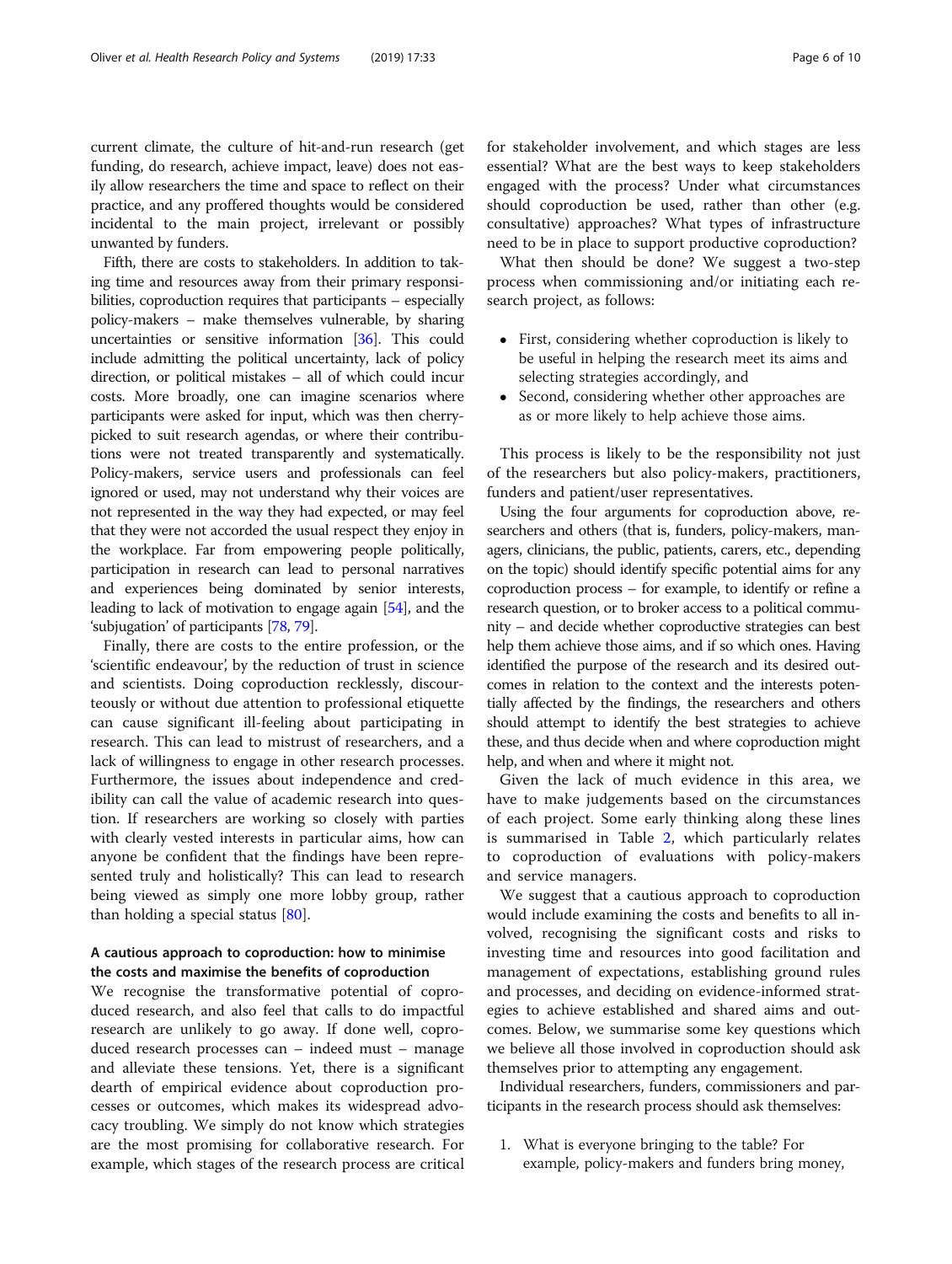<span id="page-6-0"></span>

| Less emphasis on coproduction when                                                                                                                                                                                                   | More emphasis when                                                                                                                                 |  |
|--------------------------------------------------------------------------------------------------------------------------------------------------------------------------------------------------------------------------------------|----------------------------------------------------------------------------------------------------------------------------------------------------|--|
| The policy or programme is likely to be controversial or the findings                                                                                                                                                                | The policy or programme is widely regarded as a 'good                                                                                              |  |
| are likely to be contested                                                                                                                                                                                                           | thing' and the findings are unlikely to be contested                                                                                               |  |
| Conflicts of interest between stakeholders are likely to be hard to                                                                                                                                                                  | There are few fundamental conflicts of interest between                                                                                            |  |
| manage (e.g. policy-makers are directly responsible for the successful                                                                                                                                                               | stakeholders (e.g. policy-makers are not directly responsible                                                                                      |  |
| delivery of a policy or programme)                                                                                                                                                                                                   | for successful delivery of a policy or programme)                                                                                                  |  |
| There is less concern to use the findings directly and immediately for                                                                                                                                                               | The main goal is to 'use' the findings for policy and                                                                                              |  |
| policy or management decisions                                                                                                                                                                                                       | management decisions                                                                                                                               |  |
| Funders and/or commissioners of the research value 'expert', dispassionate                                                                                                                                                           | There are few concerns about the limitations of 'policy-                                                                                           |  |
| scientific inquiry above other forms of knowledge                                                                                                                                                                                    | based evidence'                                                                                                                                    |  |
| The nature and purpose of the policy or programme is relatively well                                                                                                                                                                 | The policy or programme still needs considerable definition,                                                                                       |  |
| defined and agreed upon                                                                                                                                                                                                              | refinement, testing of feasibility, acceptability, etc.                                                                                            |  |
| The prime purpose of the research is to establish whether the policy or<br>programme 'works' and there is strong prior commitment by policy-<br>makers or managers to acting on the findings (i.e. 'decision space' is<br>available) | The prime purpose of the research is to identify how best<br>to implement the policy or programme rather than<br>whether or not to proceed with it |  |
| Undertaking the research is less dependent on cooperation of policy<br>agencies or local programme implementers                                                                                                                      | The research cannot easily be carried out without the<br>active cooperation of policy-makers and/or local<br>programme implementers                |  |
| There are good, informal, ongoing relationships between the researchers,<br>and policy-makers and service managers                                                                                                                   | There is a need to increase mutual awareness and<br>understanding between researchers, and policy-makers<br>and service managers                   |  |
| One or more of time, resources and expertise are in limited supply to                                                                                                                                                                | Time, resources and expertise are available to involve the                                                                                         |  |
| involve the key stakeholders at all appropriate points in the research                                                                                                                                                               | key stakeholders at all appropriate points in the research                                                                                         |  |
| process                                                                                                                                                                                                                              | process                                                                                                                                            |  |

knowledge of the political context, pressure for answers; researchers bring topic and methodological expertise; public and patients bring their experiences.

- 2. Under which circumstances are these needed, for what purpose, and at which stage of the research process? For example, when is it better to have patient representatives articulate the user perspective rather than derive understanding from a systematic review of patient experiences? Should policy-makers be involved all the way through, or only at specific stages?
- 3. What are the costs? How will the time, administrative, cultural and professional costs be borne and defrayed by those involved?
- 4. How are decisions taken, and how will responsibility and accountability be shared? Will group dynamics, market forces, authority or some other decision-making process control the process? How will this be governed and managed?

Research organisations and funders need to consider:

- 1. How to create (co-create) and support the infrastructure and leadership for coproduction
- 2. How to provide training in coproduction, and help researchers and funders take this seriously as a skill set
- 3. How to reward good practice, and to recognise the work coproduction may take even if it does not lead to impact
- 4. How to evaluate the potential impact(s) of coproduction
- 5. How to ensure that coproduction supports, rather than mitigates against diversity and quality in research and policy

## Conclusions

Coproduction is an exciting approach to research that can generate truly novel, unexpected outputs [\[19\]](#page-7-0). However, it takes investment, skills, time and courtesy. Engaging stakeholders should be done for the right reasons and in the right way [\[52\]](#page-8-0), yet there is so little empirical evidence about how coproduction changes research, policy or practice, or how it may compare to alternatives. Coproduction as a way to generate knowledge can be seen as one way to make the resulting research more 'implementation ready' on the assumption that, through the coproduction process, the team has already anticipated research users' needs, capacities and priorities. Yet, there may be alternative ways to achieve this outcome without risking the costs detailed above.

The main motivations of researchers to engage in coproductive work are of course positive, with genuine belief in the importance and potential transformational nature of working with those outside academia. However, the political arguments are often not made explicitly (see, e.g. [\[31](#page-8-0)]). To us, this suggests that, either some researchers engage naively (albeit in good faith), or that researchers appreciate the political nature of decision-making and research, but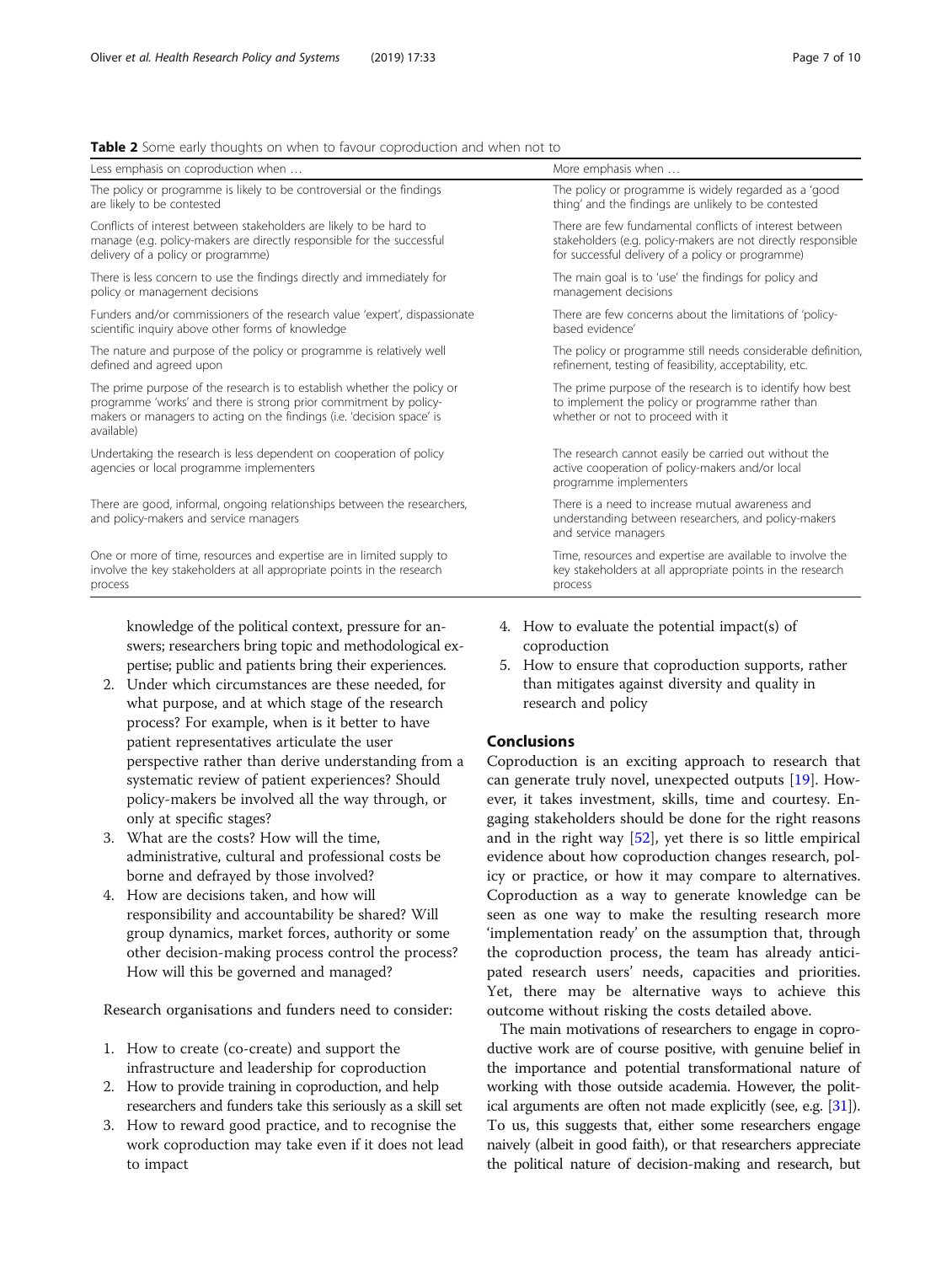<span id="page-7-0"></span>prefer not to openly and honestly explain their strategies to deal with these dynamics. We also note that most normative, substantive and instrumental justifications for coproduction can be achieved through other means. Thus, we argue that political reasons for engaging in coproductive research may be the least-discussed, yet most important rationale made by researchers. Given the costs, we argue that this requires serious attention by the research community, including those who commission, participate in and evaluate research.

Coproduction and participation may have a profound impact on the practice of research and the process of decision-making, and there are many promising and exciting examples of joint inquiry between researchers and stakeholders [\[30,](#page-8-0) [59](#page-8-0), [81](#page-9-0)–[83](#page-9-0)]. There are certainly many unanswered questions about the potential value of coproduction and collaborative research, and outlining the benefits and the mechanisms generating those benefits is an important task.

However, the tensions and challenges, costs and opportunities must also be described; they are unequally experienced and borne, strongly suggesting that mindful engagement is essential for the ethical practice of research. Many of these points of tension and costs are about power, and we recognise that all the implementation type tools, frameworks and processes cannot design away these tensions. There must be a more reflective, open discussion about when to do coproduction, the ethics of coproduction, and so on; we need more empirical evidence about its processes and outcomes; and we do not know which types are best suited for which problems, institutions or team configurations. As a community, it is imperative that we are more reflective about how coproduction influences the process of research, and the roles and responsibilities of everyone involved in collaborations [[84\]](#page-9-0).

#### Acknowledgements

We thank all attendees of the UK Implementation Science conference 2018 who saw and commented on an early version of this paper.

#### Funding

This paper was not supported by any current funding.

#### Availability of data and materials

Not applicable.

#### Authors' contributions

KO had the idea for the paper, and led the writing process. AK and NM contributed critical aspects of the argumentation, developed the conceptual basis for the paper, and contributed to several drafts. All authors approved the final version.

#### Ethics approval and consent to participate Not applicable.

Consent for publication Not applicable.

# Competing interests

The authors declare that they have no competing interests.

#### Publisher's Note

Springer Nature remains neutral with regard to jurisdictional claims in published maps and institutional affiliations.

#### Author details

<sup>1</sup>Department of Public Health, Environments and Society, Faculty of Public Health Policy, London School of Hygiene and Tropical Medicine, London, UK. <sup>2</sup>School of Health Studies, Western University, London, ON, Canada <sup>3</sup>Department of Health Services Research and Policy, Faculty of Public Health Policy, London School of Hygiene and Tropical Medicine, London, UK.

# Received: 21 January 2019 Accepted: 7 March 2019

#### References

- 1. Traynor R, DeCorby K, Dobbins M. Knowledge brokering in public health: a tale of two studies. Public Health. 2014;128(6):533–44.
- 2. Connelly S, Vanderhoven D. Translation across borders: exploring the use, relevance and impact of Academic Research in the Policy Process: Policy Press; 2015. p. 181–98.
- 3. Lane JP, Rogers JD. Engaging national organizations for knowledge translation: comparative case studies in knowledge value mapping. Implement Sci. 2011;6(1):106.
- 4. Boaz A, Baeza J, Fraser A. Effective implementation of research into practice: an overview of systematic reviews of the health literature. BMC Research Notes. 2011;4:212.
- 5. Cairney P. The Politics of Evidence-Based Policy Making. London: Palgrave Macmillan UK; 2015.
- 6. Oliver K, Lorenc T, Innvær S. New directions in evidence-based policy research: a critical analysis of the literature. Health Res Policy Syst. 2014;12(1):34.
- 7. Fre Z. Knowledge Sovereignty among African Cattle Herders. London: UCL Press; 2018.
- 8. Elliott H, Popay J. How are policy makers using evidence? Models of research utilisation and local NHS policy making. J Epidemiol Community Health. 2000;54(6):461–8.
- 9. Russ LW, Takahashi LM, Ho W, Tseng W, Ponce NA. Bridging academiclegislative divides: models of policy-relevant health research and practice by the university of california. Prog Community Heal Partnerships Res Educ Action. 2012;6(1):95–102.
- 10. Wieringa S, Greenhalgh T. 10 years of mindlines: a systematic review and commentary. Implement Sci. 2015;10:45.
- 11. Greenhalgh T. Narrative based medicine: narrative based medicine in an evidence based world. BMJ. 1999;318(7179):323–5.
- 12. Oliver S, Duncan S. Editorial: The challenges of sharing different ways of knowing. Res All. 2018;2(1):1–5.
- 13. Langley J, Wolstenholme D, Cooke J. 'Collective making' as knowledge mobilisation: the contribution of participatory design in the co-creation of knowledge in healthcare. BMC Health Serv Res. 2018;18(1):585.
- 14. Sabine M, Peter W, Maasen S, Weingart P. Democratization of Expertise? Exploring novel forms of scientific advice in political decision-making: Springer; 2005. p. 238.
- 15. Carrozza C. Democratizing Expertise and Environmental Governance: Different Approaches to the Politics of Science and their Relevance for Policy Analysis. J Environ Policy Plan. 2015;17(1):108–26.
- 16. Stewart R. Terminology and tensions within evidence- informed decisionmaking in South Africa over a 15-year period. Res All. 2017;1(2):252–64.
- 17. Oliver K, Cairney P. The dos and don'ts of influencing policy: a systematic review of advice to academics. Palgrave Commun. 2019;5(1):21.
- 18. Durose C, Mangan C, Needham C, Rees J, Hilton M. Transforming local public services through co-production. Swindon: Arts and Humanities Research Council; 2013.
- 19. Filipe A, Renedo A, Marston C. The co-production of what? Knowledge, values, and social relations in health care. PLoS Biol. 2017;15(5): e2001403.
- 20. Traynor R, Dobbins M, DeCorby K. Challenges of partnership research: insights from a collaborative partnership in evidence-informed public health decision making. Evid Policy A J Res Debate Pract. 2015;11(1):99–109.
- 21. Shippee ND, Domecq Garces JP, Prutsky Lopez GJ, Wang Z, Elraiyah TA, Nabhan M, et al. Patient and service user engagement in research: A systematic review and synthesized framework. Health Expect. 2015;18(5):1151–66.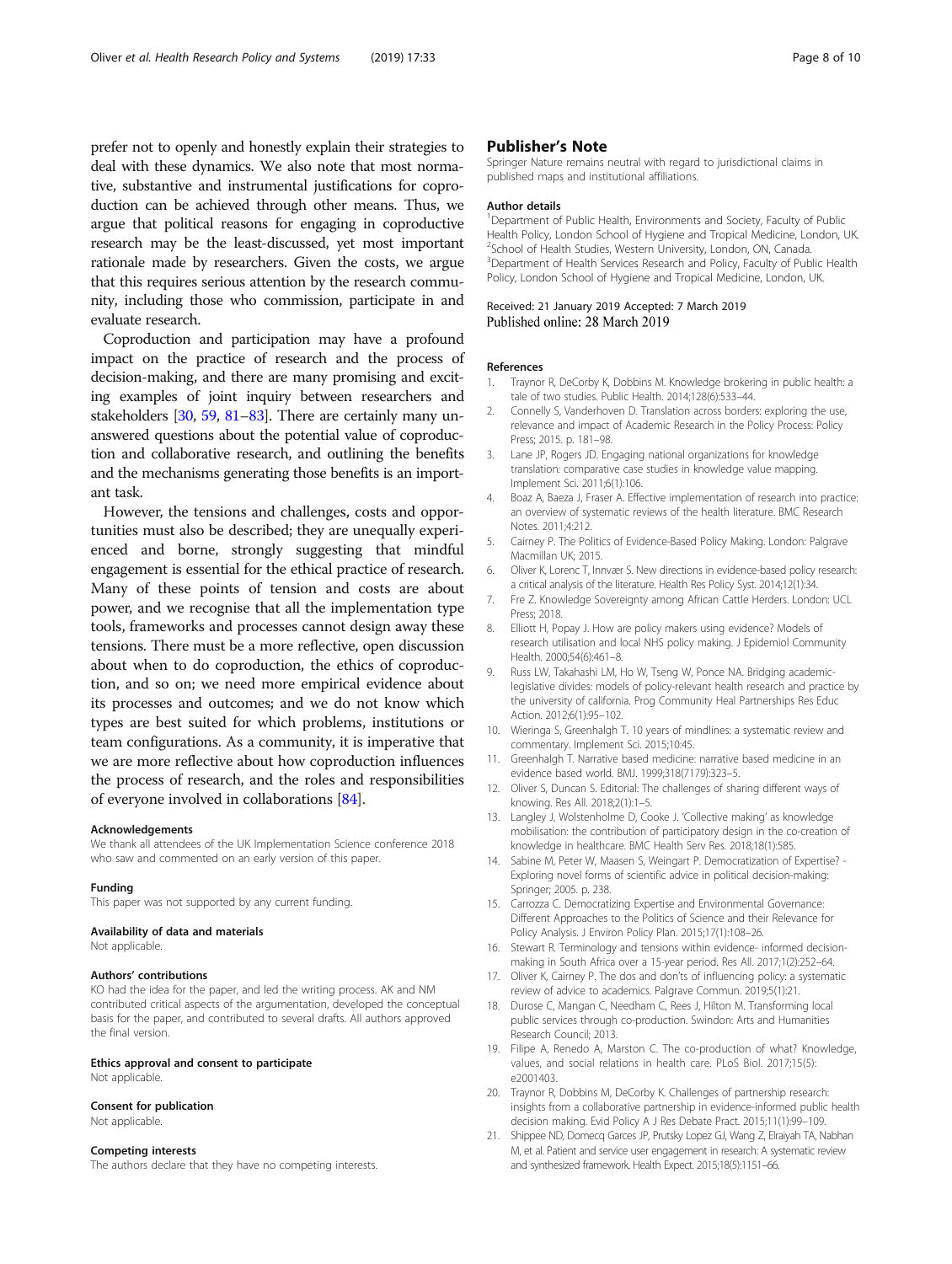- <span id="page-8-0"></span>22. Boivin A, L'Espérance A, Gauvin F-P, Dumez V, Macaulay AC, Lehoux P, et al. Patient and public engagement in research and health system decision making: A systematic review of evaluation tools. Heal Expect. 2018;21(6):1075–84.
- 23. Oliver S, Liabo K, Stewart R, Rees R. Public involvement in research: making sense of the diversity. J Health Serv Res Policy. 2015;20(1):45–51.
- 24. Barber R, Beresford P, Boote J, Cooper C, Faulkner A. Evaluating the impact of service user involvement on research: a prospective case study. Int J Consum Stud. 2011;35(6):609–15.
- 25. Fransman J. Charting a course to an emerging field of 'research engagement studies': A conceptual meta-synthesis. Res All. 2018;2(2):1–49.
- 26. Flinders M, Wood M, Cunningham M. The politics of co-production: risks, limits and pollution. Evid Policy A J Res Debate Pract. 2016;12(2):261–79.
- 27. Ostrom E. Crossing the great divide: coproduction, synergy, and development. World Dev. 1996;24(6):1073–87.
- 28. Durose C, Needham C, Mangan C, Rees J. Generating "good enough" evidence for co-production. Evid Policy. 2017;13:135–51.
- 29. Iedema R, Carroll K. The "clinalyst.". J Organ Chang Manag. 2011;24(2): 175–90.
- 30. Gagliardi A, Kothari A, Graham I, Gagliardi AR, Kothari A, Graham ID. Research agenda for integrated knowledge translation (IKT) in healthcare: What we know and do not yet know. J Epidemiol Community Health. 2017; 71(2):105–6.
- 31. Duncan S, Oliver S. Editorial: Motivations for engagement. Res All. 2017;1(2): 229–33.
- 32. Walter I, Nutley S, Davies H. Research impact: a cross sector literature review. St. Andrews: Research Unit for Research Utilisation, Department of Management University of St. Andrews; 2003.
- 33. Oliver K, Rees R, Brady LM, Kavanagh J, Oliver S, Thomas J. Broadening public participation in systematic reviews: a case example involving young people in two configurative reviews. Res Synth Methods. 2015;6(2):206–17.
- 34. Liabo K, Stewart R. Involvement in research without compromising research quality. J Health Serv Res Policy. 2012;17:248–51.
- 35. Goodyear-Smith F, Jackson C, Greenhalgh T. Co-design and implementation research: challenges and solutions for ethics committees. BMC Med Ethics. 2015;16:78.
- 36. Maybin J. How proximity and trust are key factors in getting research to feed into policymaking. LSE Impact Blog. 2016; [http://blogs.lse.ac.uk/](http://blogs.lse.ac.uk/impactofsocialsciences/2016/09/12/how-proximity-and-trust-are-key-factors-in-getting-research-to-feed-into-policymaking/) [impactofsocialsciences/2016/09/12/how-proximity-and-trust-are-key-factors](http://blogs.lse.ac.uk/impactofsocialsciences/2016/09/12/how-proximity-and-trust-are-key-factors-in-getting-research-to-feed-into-policymaking/)[in-getting-research-to-feed-into-policymaking/.](http://blogs.lse.ac.uk/impactofsocialsciences/2016/09/12/how-proximity-and-trust-are-key-factors-in-getting-research-to-feed-into-policymaking/) Accessed 1 Aug 2018.
- 37. Nesta. Seven Principles for Public Engagement in Research and Innovation Policymaking: Nesta; 2018. [https://www.nesta.org.uk/report/seven-principles](https://www.nesta.org.uk/report/seven-principles-public-engagement-research-and-innovation-policymaking/)[public-engagement-research-and-innovation-policymaking/.](https://www.nesta.org.uk/report/seven-principles-public-engagement-research-and-innovation-policymaking/) Accessed 15 Dec 2018.
- 38. Rycroft-Malone J, Burton C, Wilkinson J, Harvey G, McCormack B, Baker R. Collective action for knowledge mobilisation: a realist evaluation of the Collaborations for Leadership in Applied Health Research and Care. Health Services Delivery Research. Southampton: NIHR Journals Library; 2015.
- 39. Ghate D. Developing theories of change for social programmes: coproducing evidence-supported quality improvement. Palgrave Commun. 2018;4(1):90.
- 40. Dobbins M, Robeson P, Ciliska D, Hanna S, Cameron R, O'Mara L, et al. A description of a knowledge broker role implemented as part of a randomized controlled trial evaluating three knowledge translation strategies. Implement Sci. 2009;4:23.
- 41. Armstrong R, Waters E, Roberts H, Oliver S, Popay J. The role and theoretical evolution of knowledge translation and exchange in public health. J Public Health. 2006;28:384–9.
- 42. Bowen S, Martens P. Demystifying knowledge translation: learning from the community. J Health Serv Res Policy. 2005;10(4):203–11.
- 43. Gagliardi A, Dobrow MJ. Identifying the conditions needed for integrated knowledge translation (IKT) in health care organizations: qualitative interviews with researchers and research users. BMC Health Serv Res. 2016;16:256.
- 44. Conklin A, Morris Z, Nolte E. What is the evidence base for public involvement in health-care policy?: Results of a systematic scoping review. Health Expect. 2015;18(2):153–65.
- 45. Doubleday RRR, Wynne B. Despotism and Democracy in the United Kingdom. In: Jasanoff S, Caplan A, editors. Reframing Rights: Bioconstitutionalism in the Genetic Age; 2011. p. 239–61.
- 46. Gluckman P. The art of science advice to the government. Nature. 2014;507:163–5.
- 47. Sutherland WJ, Burgman MA. Policy advice: use experts wisely. Nature. 2015; 526:317–8.
- 48. Muir Gray JA. Evidence based policy making. BMJ. 2004;329(7473):988–9.
- 49. Beresford P. Developing the Theoretical Basis for Service User/Survivor-Led Research. Epidemiol Psychiatr Sci. 2005;14(1):4–9.
- 50. Kothari A, McCutcheon C, Graham I. Defining integrated knowledge translation and moving forward: a response to recent commentaries. Int J Heal Policy Manag. 2017;6(x):1–2.
- 51. Oliver K, Innvar S, Lorenc T, Woodman J, Thomas J. A systematic review of barriers to and facilitators of the use of evidence by policymakers. BMC Health Serv Res. 2014;14(1):–2.
- 52. Boaz A, Hanney S, Borst R, O'Shea A, Kok M. How to engage stakeholders in research: design principles to support improvement. Health Res Policy Syst. 2018;16(1):60.
- 53. Cash DW, Clark WC, Alcock F, Dickson NM, Eckley N, Guston DH, et al. Knowledge systems for sustainable development. Proc Natl Acad Sci U S A. 2003;100(14):8086–91.
- 54. Di Giulio A, Defila R. Lessons from "Real-world Laboratories" about Transdisciplinary Projects, Transformative Research and Participation. [https://](https://i2insights.org/2018/03/22/lessons-from-real-world-laboratories/) [i2insights.org/2018/03/22/lessons-from-real-world-laboratories/](https://i2insights.org/2018/03/22/lessons-from-real-world-laboratories/). Accessed 15 Dec 2018.
- 55. Iedema R, Merrick E, Piper D, Britton K, Gray J, Verma R, et al. Codesigning as a discursive practice in emergency health services: the architecture of deliberation. J Appl Behav Sci. 2010;46(1):73–91.
- 56. Martin S. Co-production of social research: strategies for engaged scholarship. Public Money Manag. 2010;30(4):211–8.
- 57. Oliver K, Faul MV. Networks and network analysis in evidence, policy and practice. Evid Policy. 2018;14(3):369–79.
- Rycroft-Malone J, Seers K, Chandler J, Hawkes CA, Crichton N, Allen C, et al. The role of evidence, context, and facilitation in an implementation trial: Implications for the development of the PARIHS framework. Implement Sci. 2013;8(1):28.
- 59. Kislov R, Wilson PM, Knowles S, Boaden R. Learning from the emergence of NIHR Collaborations for Leadership in Applied Health Research and Care (CLAHRCs): a systematic review of evaluations. Implement Sci. 2018;13(1):111.
- 60. Oborn E, Barrett M, Prince K, Racko G. Balancing exploration and exploitation in transferring research into practice: A comparison of five knowledge translation entity archetypes. Implement Sci. 2013;8(1):104.
- 61. Rushmer R, Shucksmith J. AskFuse origins: system barriers to providing the research that public health practice and policy partners say they need. Evid Policy. 2018;14(1):81–101.
- 62. Canadian Institutes of Health Reseacrh. Evaluation of the Strategy for Patient-Oriented Research. [http://www.cihr-irsc.gc.ca/e/49937.html.](http://www.cihr-irsc.gc.ca/e/49937.html) Accessed 18 Mar 2019
- 63. Brett J, Staniszewska S, Mockford C, Herron-Marx S, Hughes J, Tysall C, et al. A systematic review of the impact of patient and public involvement on service users, researchers and communities. Patient. 2014;7(4):387–95.
- 64. Watermeyer R. Challenges for university engagement in the UK: towards a public academe? High Educ Q. 2011;65(4):386–410.
- 65. Camden C, Shikako-Thomas K, Nguyen T, Al E. Engaging stakeholders in rehabilitation research: a scoping review of strategies used in partnerships and evaluation of impacts. Disabil Rehabil. 2015;37(15):1390–400.
- 66. Gagliardi A, Berta W, Kothari A, Boyko J, Urquhart R. Integrated knowledge translation (IKT) in health care: a scoping review. Implement Sci. 2016;11:38.
- 67. Graffy EA. Enhancing policy-relevance without burning up or burning out: A strategy for scientists. In: Science into Policy: Water in the Public Realm: Proceedings, Specialty Conference, June 30-July 2, 1999, Bozeman, Montana. Herndon: American Water Resources Association; 1999. p. 293–8.
- 68. Behrens TR, Gray DO. Unintended consequences of cooperative research: impact of industry sponsorship on climate for academic freedom and other graduate student outcome. Res Policy. 2001;30(2):179–99.
- 69. Lidskog R, Sundqvist G. From consensus to credibility: new challenges for policy-relevant science. Innovation. 2004;17(3):205–26.
- 70. Himmrich J. How should academics interact with policy makers? Lessons on building a long-term advocacy strategy. LSE Impact Blog. 2016; [http://blogs.](http://blogs.lse.ac.uk/impactofsocialsciences/2016/06/20/how-should-academics-interact-with-policy-makers-lessons-on-building-a-longterm-advocacy-strategy/) [lse.ac.uk/impactofsocialsciences/2016/06/20/how-should-academics-interact](http://blogs.lse.ac.uk/impactofsocialsciences/2016/06/20/how-should-academics-interact-with-policy-makers-lessons-on-building-a-longterm-advocacy-strategy/)[with-policy-makers-lessons-on-building-a-longterm-advocacy-strategy/](http://blogs.lse.ac.uk/impactofsocialsciences/2016/06/20/how-should-academics-interact-with-policy-makers-lessons-on-building-a-longterm-advocacy-strategy/). Accessed 10 Jul 2018.